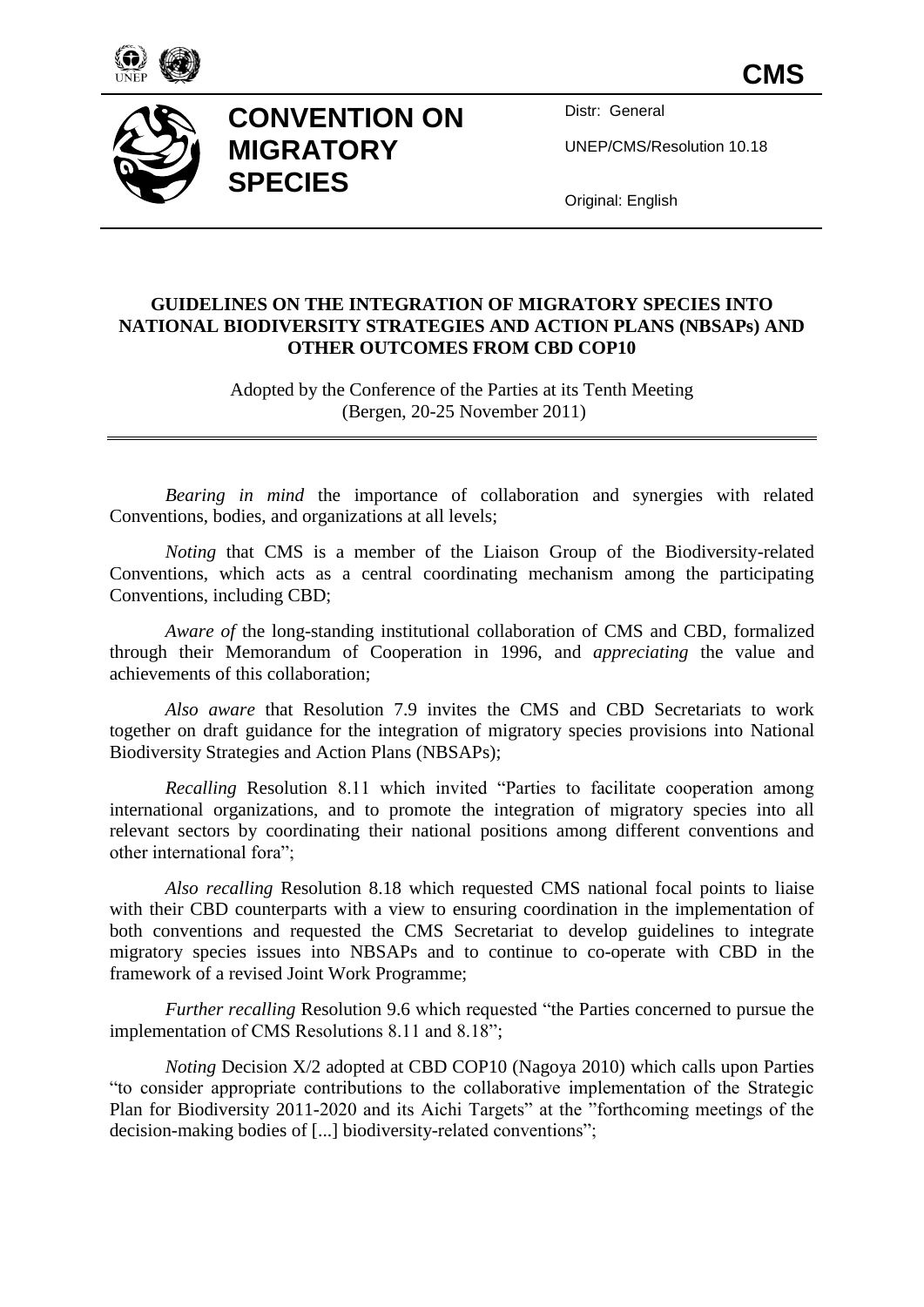*Also noting* the agreed joint effort of all biodiversity-related conventions to support the implementation of the Strategic Plan for Biodiversity through cooperation and coordination;

*Further noting* CBD Decision X/2, which urged Parties to "review, and as appropriate update and revise, their NBSAPs, in line with the Strategic Plan", with the purpose of using "the revised and updated national biodiversity strategies and action plans as effective instruments for the integration of biodiversity targets into national […] policies and strategies";

*Recalling* that CBD Decision X/2 also called for the necessary resources for the implementation of the Strategic Plan for Biodiversity for the period 2011-2020 and its Aichi Biodiversity Targets to be made available;

*Noting with deep concern* the conclusion reached by the third Global Biodiversity Outlook, that none of the twenty-one sub targets of the 2010 biodiversity target "to significantly reduce the rate of biodiversity loss by 2010" has yet been globally achieved; but

*Appreciating* that the third Global Biodiversity Outlook noticed a general increase in conservation efforts, and that CBD Decision X/5 stated that substantial progress had been made by Parties towards the development of NBSAPs, the engagement of stakeholders, and the widespread recognition of the 2010 biodiversity target; and

*Recalling* that, upon the invitation of the CBD through Decision X/8, the United Nations General Assembly (UNGA) declared 2011 to 2020 as the United Nations Decade on Biodiversity with a view to contributing to the implementation of the Strategic Plan for Biodiversity 2011-2020 and highlighting the importance of biodiversity for the achievement of the Millennium Development Goals;

## *The Conference of the Parties to the Convention on the Conservation of Migratory Species of Wild Animals*

1 *Invites* CMS Parties to review relevant CBD COP10 decisions and to acknowledge the obligations which apply to all CMS Parties, since they are also CBD Parties, and to increase their national cooperation as appropriate to support fulfilling these obligations;

2. *Welcomes* the Strategic Plan for Biodiversity 2011-2020, adopted by CBD COP10, as a framework relevant to all biodiversity-related conventions;

3. *Urges* the CMS National Focal Points as well as Standing Committee members, in their capacity as regional representatives, to work closely with national focal points in their regions dealing with biodiversity-related MEAs, including CBD and CITES, to ensure they play a proactive role and liaise with their counterparts for further consideration on the integration of measures to conserve migratory species into national biodiversity strategies and action plans (NBSAPs) and national implementation of national biodiversity targets and plans;

4. *Recommends* that CMS Parties make use of the guidelines included in Document UNEP/CMS/Conf.10.27;

5. *Instructs* the Secretariat to continue collaborating with the CBD Secretariat through the Joint Work Programme 2012-2014 and to report progress on its implementation at future meetings of the Standing Committee and at the next meeting of the Conference of the Parties;